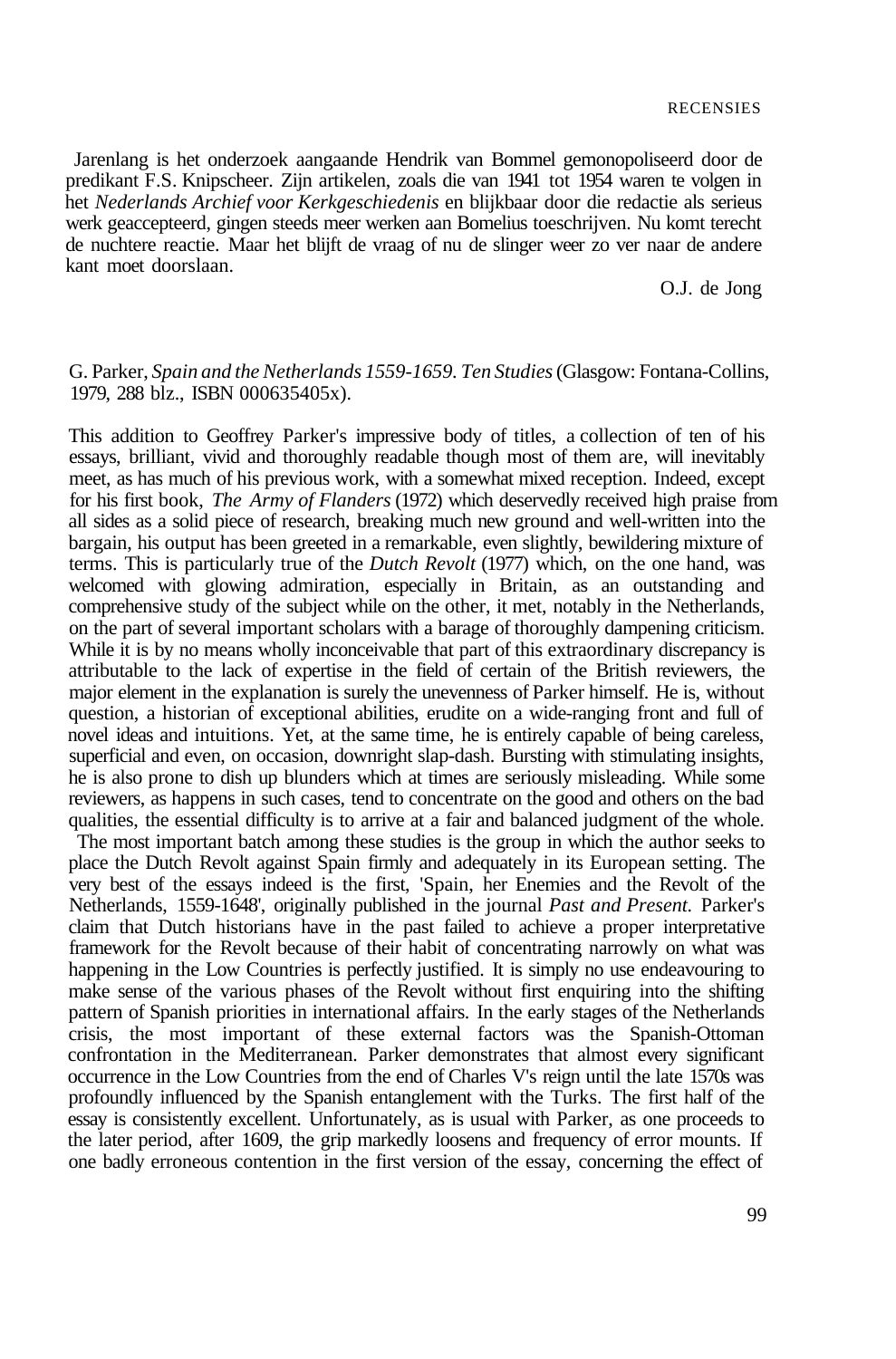## **RECENSIES**

the outbreak of war between France and Spain in 1635 on the Spanish-Dutch conflict, has now largely been put right, several serious slips remain. To regard the Mantuan Succession Crisis of 1628-1631 as a diversion that saved the Dutch Republic from a Spanish plan of reconquest of which Spinola's capture of Breda (1625) was part is almost tantamount to confessing that one has not read the Spanish papers of state of these years relating to the Dutch. For anyone who has can not possibly fail to know that the army of Flanders was placed and remained strictly on a defensive footing after the fall of Breda, fully three years before the Mantuan crisis, or that from its inception the Breda campaign had nothing to do with any wider plan, or indeed that there was no such thing as a Spanish plan of reconquest of the United Provinces in the 1620s.

The remaining essays dealing with the European setting of the Eighty Years War mostly constitute a similar mixture of fine work marred by bad. Certain passages such as those dealing with Philip II's financial difficulties and their bearing on Low Countries developments are indispensable but elsewhere the author perceptibly flags sinking periodically into the most astounding errors. To claim a 'remarkable consistency of outlook' as between Philip II and Olivares on the religious issue in the Netherlands, for example, is totally devoid of sense. The issue in the eyes of Philip II was to prevent at all costs the exercise on Dutch territory of any form of protestantism. For Olivares, the point (though in his case hardly a very pressing one) was to secure the wholly dissimilar object of toleration on Dutch territory for catholicism!

As regards the specifically economic as distinct from financial impact of the Spanish-Dutch struggle, Parker generally tends to be well beneath his best. Indeed here, as the footnotes amply confirm, the author has relatively much less grounding in either Dutch or Spanish sources. In discussing the cost of the long conflict to the Dutch, for instance, he argues that only the colonial sector of the Dutch economy benefitted while the rest, owing to high taxation, Spanish measures and other factors, suffered considerably. But in a state in which vested economic interests were so influential, had matters really been thus, the States General's policy of continuing the war until 1646 would not only have met with far more resistance than it did but would have been impossible. The colonial interest was of only limited importance compared with the European carrying trade or the home industries. The reality is both more complex and more interesting in that certain other economic interests including several industries also profited from the war. Equally, on the Spanish side, it is hard to avoid having grave doubts about the conclusions put forward. Here, Parker largely echoes the traditional approach and refers to the 'virtual destruction of the Castilian economy in order to finance the war against the Dutch'. But is it at all likely, even in a state constituted as was the Spanish monarchy, that economic ruin can have been deliberately courted for so long and so obstinately? In any case, there is no denying that in 1621 Philip IV' s ministers advised resumption of the Dutch conflict in part precisely in order to preserve the Castilian economy from destruction and by no means should the historian be too ready to assume that there was no reasonable basis for their collective view. But then, as is the case with virtually all the themes touched on in this stimulating book, this is a subject which requires a good deal of further investigation.

Finally, in the contributions dealing with military history proper one is on more consistently firm and rewarding ground. The principal piece among this group, 'Mutiny and Discontent in the Spanish Army of Flanders, 1572-1607', again published originally in *Past and Present,* is by any reckoning a masterly article and one which will long hold an honoured place in historical literature. From it, one gains a most vivid impression of the workings of the Spanish Army of Flanders and a wealth of detail on the way of life of the